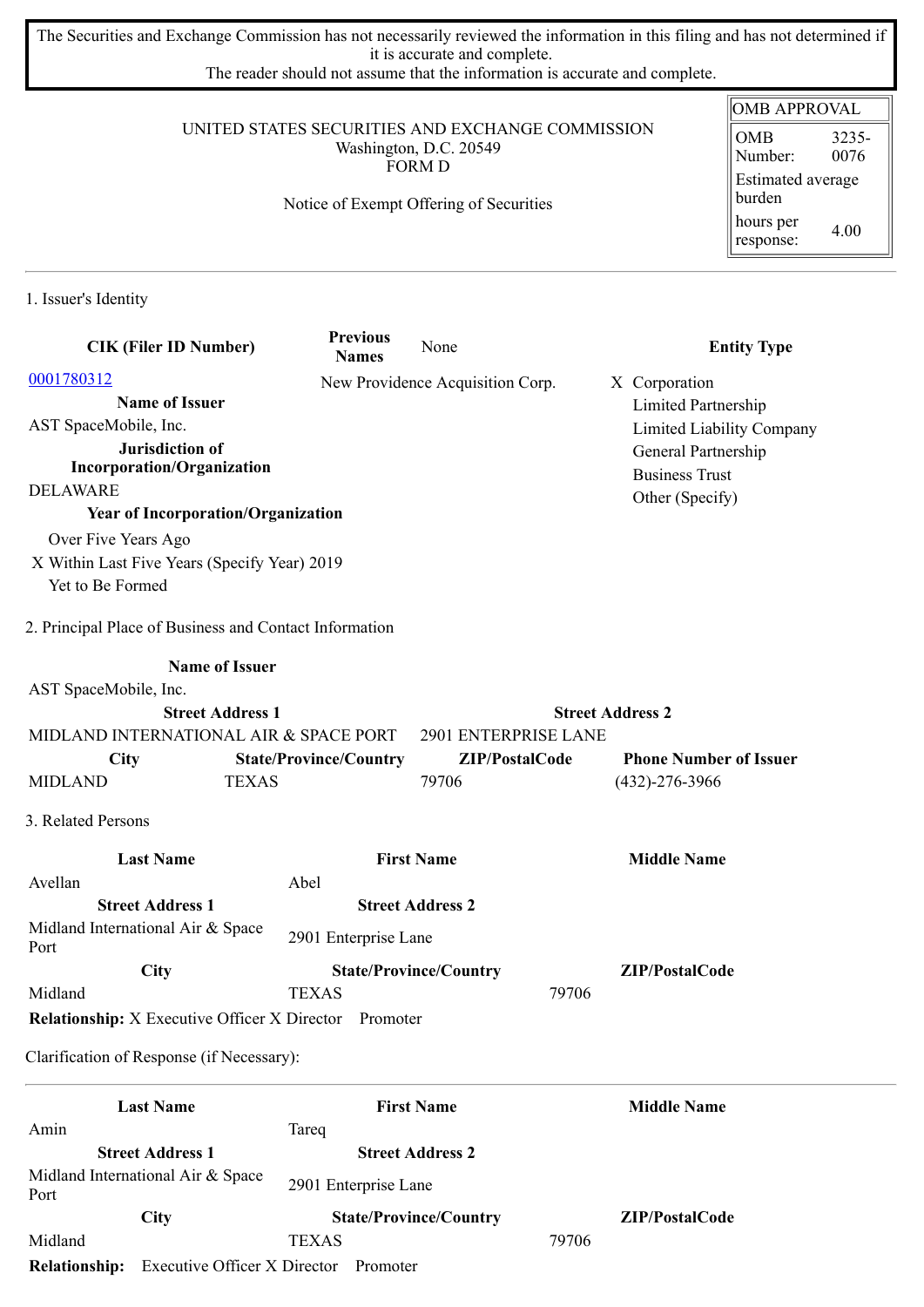Clarification of Response (if Necessary):

| <b>Last Name</b>                                                         | <b>First Name</b>               | <b>Middle Name</b> |
|--------------------------------------------------------------------------|---------------------------------|--------------------|
| Cisneros                                                                 | Adriana                         |                    |
| <b>Street Address 1</b><br>Midland International Air & Space             | <b>Street Address 2</b>         |                    |
| Port                                                                     | 2901 Enterprise Lane            |                    |
| <b>City</b>                                                              | <b>State/Province/Country</b>   | ZIP/PostalCode     |
| Midland                                                                  | <b>TEXAS</b>                    | 79706              |
| Executive Officer X Director Promoter<br><b>Relationship:</b>            |                                 |                    |
| Clarification of Response (if Necessary):                                |                                 |                    |
| <b>Last Name</b>                                                         | <b>First Name</b>               | <b>Middle Name</b> |
| Coleman                                                                  | Alexander                       |                    |
| <b>Street Address 1</b><br>Midland International Air & Space             | <b>Street Address 2</b>         |                    |
| Port                                                                     | 2901 Enterprise Lane            |                    |
| <b>City</b>                                                              | <b>State/Province/Country</b>   | ZIP/PostalCode     |
| Midland                                                                  | <b>TEXAS</b>                    | 79706              |
| <b>Relationship:</b><br>Executive Officer X Director Promoter            |                                 |                    |
| Clarification of Response (if Necessary):                                |                                 |                    |
| <b>Last Name</b>                                                         | <b>First Name</b>               | <b>Middle Name</b> |
| Ibbetson<br><b>Street Address 1</b>                                      | Luke<br><b>Street Address 2</b> |                    |
| Midland International Air & Space                                        |                                 |                    |
| Port                                                                     | 2901 Enterprise Lane            |                    |
| <b>City</b>                                                              | <b>State/Province/Country</b>   | ZIP/PostalCode     |
| Midland<br>Executive Officer X Director Promoter<br><b>Relationship:</b> | <b>TEXAS</b>                    | 79706              |
|                                                                          |                                 |                    |
| Clarification of Response (if Necessary):                                |                                 |                    |
| <b>Last Name</b>                                                         | <b>First Name</b>               | <b>Middle Name</b> |
| Knapp                                                                    | Edward                          |                    |
| <b>Street Address 1</b>                                                  | <b>Street Address 2</b>         |                    |
| Midland International Air & Space<br>Port                                | 2901 Enterprise Lane            |                    |
| <b>City</b>                                                              | <b>State/Province/Country</b>   | ZIP/PostalCode     |
| Midland                                                                  | <b>TEXAS</b>                    | 79706              |
| <b>Relationship:</b><br><b>Executive Officer X Director</b>              | Promoter                        |                    |
| Clarification of Response (if Necessary):                                |                                 |                    |
| <b>Last Name</b>                                                         | <b>First Name</b>               | <b>Middle Name</b> |
| Mikitani                                                                 | Hiroshi                         |                    |
| <b>Street Address 1</b><br>Midland International Air & Space             | <b>Street Address 2</b>         |                    |
| Port                                                                     | 2901 Enterprise Lane            |                    |
| City                                                                     | <b>State/Province/Country</b>   | ZIP/PostalCode     |
| Midland                                                                  | <b>TEXAS</b>                    | 79706              |
| Executive Officer X Director Promoter<br><b>Relationship:</b>            |                                 |                    |
| Clarification of Response (if Necessary):                                |                                 |                    |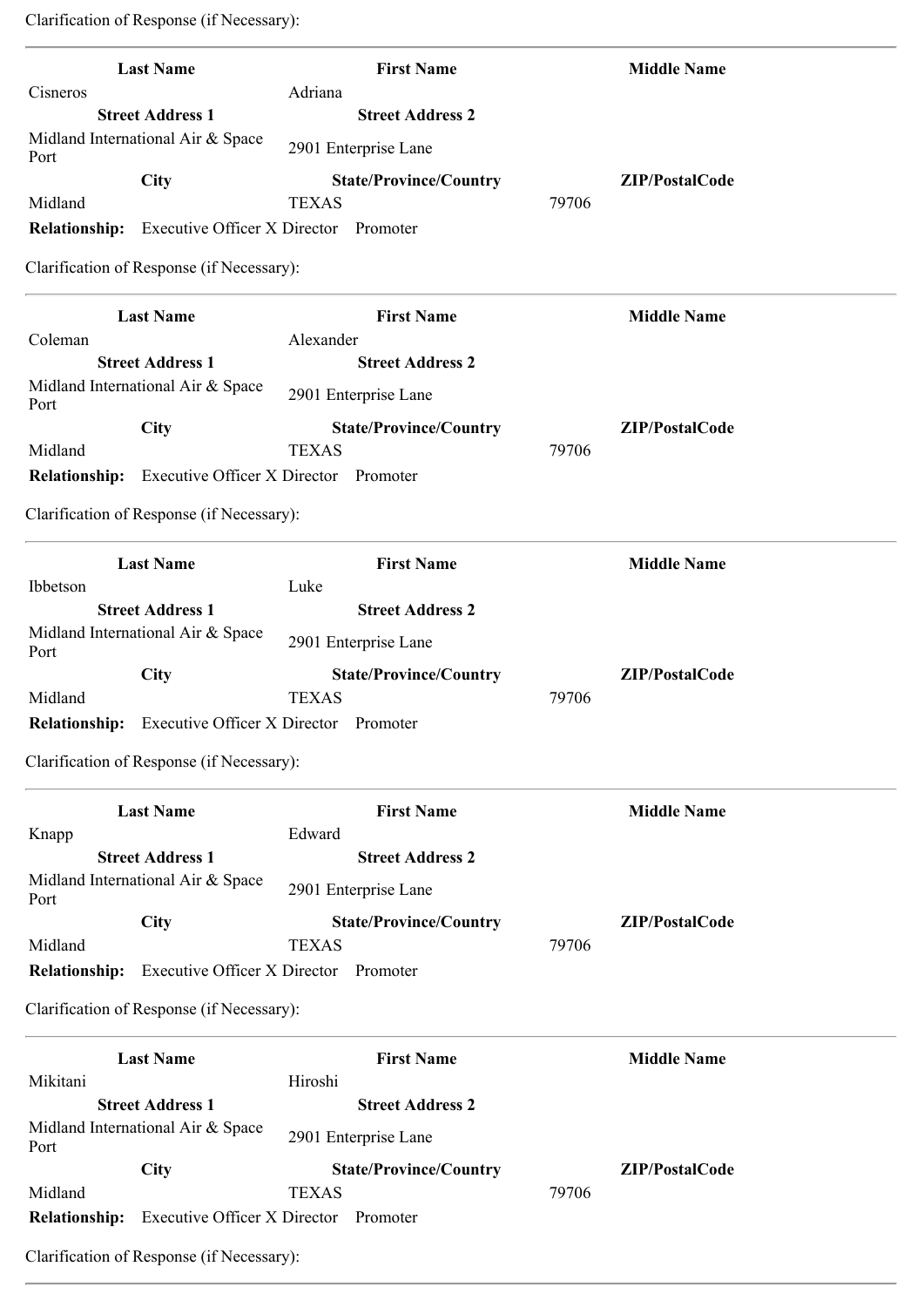| <b>Last Name</b>                                           |                                     | <b>First Name</b>             |       | <b>Middle Name</b> |  |
|------------------------------------------------------------|-------------------------------------|-------------------------------|-------|--------------------|--|
| Rubin                                                      | Ronald                              |                               |       |                    |  |
| <b>Street Address 1</b>                                    |                                     | <b>Street Address 2</b>       |       |                    |  |
| Midland International Air & Space<br>Port                  |                                     | 2901 Enterprise Lane          |       |                    |  |
| City                                                       |                                     | <b>State/Province/Country</b> |       | ZIP/PostalCode     |  |
| Midland                                                    | <b>TEXAS</b>                        |                               | 79706 |                    |  |
| <b>Relationship:</b> Executive Officer X Director Promoter |                                     |                               |       |                    |  |
| Clarification of Response (if Necessary):                  |                                     |                               |       |                    |  |
| <b>Last Name</b>                                           |                                     | <b>First Name</b>             |       | <b>Middle Name</b> |  |
| Sarnoff                                                    | Richard                             |                               |       |                    |  |
| <b>Street Address 1</b>                                    |                                     | <b>Street Address 2</b>       |       |                    |  |
| Midland International Air & Space<br>Port                  |                                     | 2901 Enterprise Lane          |       |                    |  |
| City                                                       |                                     | <b>State/Province/Country</b> |       | ZIP/PostalCode     |  |
| Midland                                                    | <b>TEXAS</b>                        |                               | 79706 |                    |  |
| Relationship: Executive Officer X Director Promoter        |                                     |                               |       |                    |  |
| Clarification of Response (if Necessary):                  |                                     |                               |       |                    |  |
| <b>Last Name</b>                                           |                                     | <b>First Name</b>             |       | <b>Middle Name</b> |  |
| Torres                                                     | Julio                               |                               |       |                    |  |
| <b>Street Address 1</b>                                    |                                     | <b>Street Address 2</b>       |       |                    |  |
| Midland International Air & Space<br>Port                  |                                     | 2901 Enterprise Lane          |       |                    |  |
| <b>City</b>                                                |                                     | <b>State/Province/Country</b> |       | ZIP/PostalCode     |  |
| Midland                                                    | <b>TEXAS</b>                        |                               | 79706 |                    |  |
| <b>Relationship:</b>                                       | <b>Executive Officer X Director</b> | Promoter                      |       |                    |  |
| Clarification of Response (if Necessary):                  |                                     |                               |       |                    |  |
| <b>Last Name</b>                                           |                                     | <b>First Name</b>             |       | <b>Middle Name</b> |  |
| Wallace                                                    | Sean                                |                               |       |                    |  |
| <b>Street Address 1</b>                                    |                                     | <b>Street Address 2</b>       |       |                    |  |
| Midland International Air & Space<br>Port                  |                                     | 2901 Enterprise Lane          |       |                    |  |
| City                                                       |                                     | <b>State/Province/Country</b> |       | ZIP/PostalCode     |  |
| Midland                                                    | <b>TEXAS</b>                        |                               | 79706 |                    |  |
| <b>Relationship:</b> X Executive Officer                   |                                     | Director Promoter             |       |                    |  |
| Clarification of Response (if Necessary):                  |                                     |                               |       |                    |  |
| <b>Last Name</b>                                           |                                     | <b>First Name</b>             |       | <b>Middle Name</b> |  |
| Gupta                                                      | Shanti                              |                               |       |                    |  |
| <b>Street Address 1</b>                                    |                                     | <b>Street Address 2</b>       |       |                    |  |
| Midland International Air & Space<br>Port                  |                                     | 2901 Enterprise Lane          |       |                    |  |
| <b>City</b>                                                |                                     | <b>State/Province/Country</b> |       | ZIP/PostalCode     |  |
| Midland                                                    | <b>TEXAS</b>                        |                               | 79706 |                    |  |
| <b>Relationship:</b> X Executive Officer                   | Director                            | Promoter                      |       |                    |  |
| Clarification of Response (if Necessary):                  |                                     |                               |       |                    |  |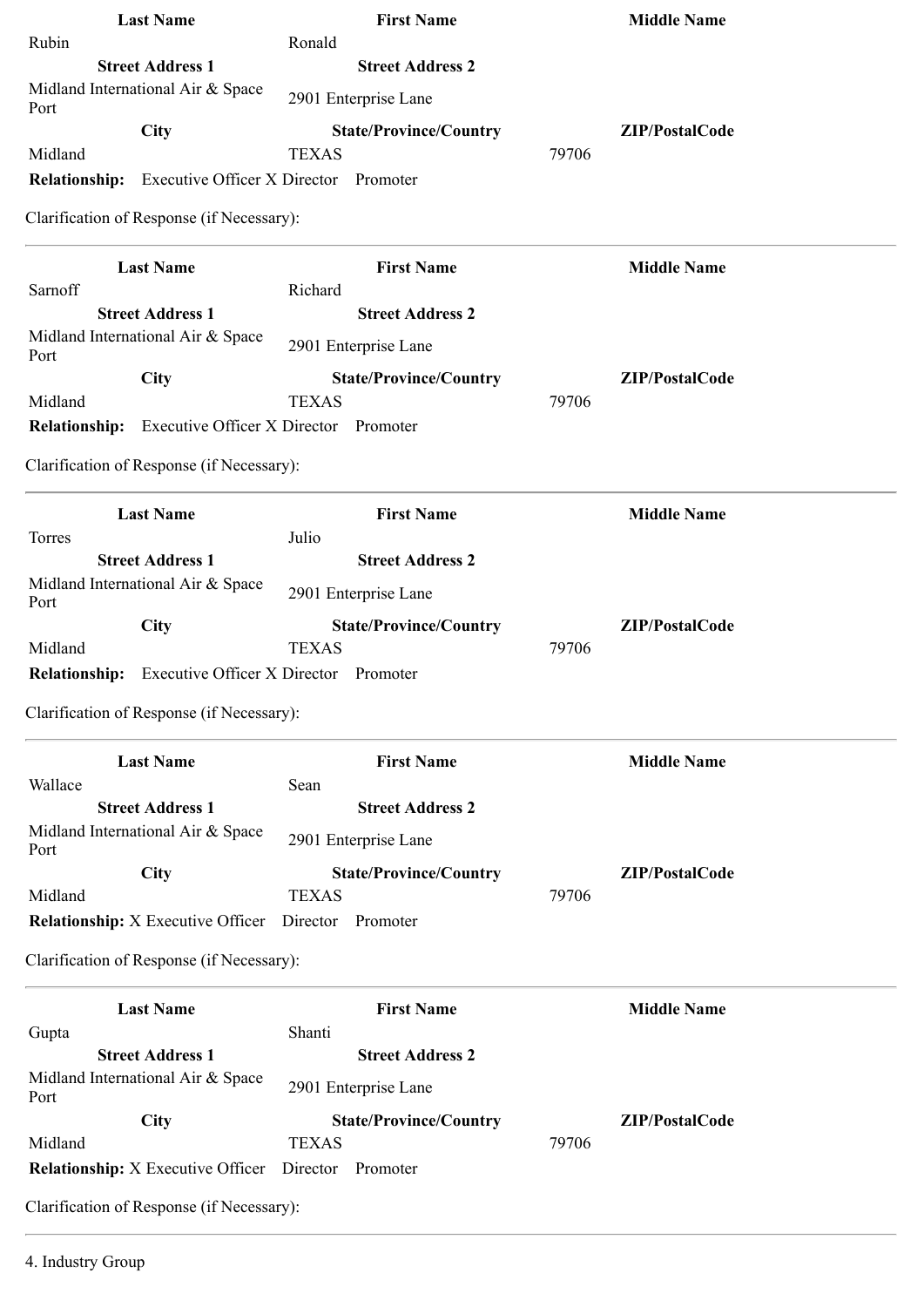| Agriculture                            |    | <b>Health Care</b>       | Retailing                 |  |
|----------------------------------------|----|--------------------------|---------------------------|--|
| Banking & Financial Services           |    | Biotechnology            | <b>Restaurants</b>        |  |
| <b>Commercial Banking</b>              |    | Health Insurance         | Technology                |  |
| Insurance                              |    | Hospitals & Physicians   | Computers                 |  |
| Investing<br><b>Investment Banking</b> |    | Pharmaceuticals          | Telecommunications        |  |
| Pooled Investment Fund                 |    | Other Health Care        | X Other Technology        |  |
| Is the issuer registered as            |    | Manufacturing            | Travel                    |  |
| an investment company under            |    | <b>Real Estate</b>       | Airlines & Airports       |  |
| the Investment Company<br>Act of 1940? |    | Commercial               | Lodging $&$ Conventions   |  |
| <b>Yes</b>                             | No | Construction             | Tourism & Travel Services |  |
| Other Banking & Financial Services     |    | REITS & Finance          | Other Travel              |  |
| <b>Business Services</b>               |    | Residential              | Other                     |  |
| Energy                                 |    | <b>Other Real Estate</b> |                           |  |
| Coal Mining                            |    |                          |                           |  |
| <b>Electric Utilities</b>              |    |                          |                           |  |
| <b>Energy Conservation</b>             |    |                          |                           |  |
| <b>Environmental Services</b>          |    |                          |                           |  |
| Oil $&$ Gas                            |    |                          |                           |  |

Other Energy

## 5. Issuer Size

| <b>Revenue Range</b>             | <b>OR</b> | <b>Aggregate Net Asset Value Range</b> |  |  |  |
|----------------------------------|-----------|----------------------------------------|--|--|--|
| No Revenues                      |           | No Aggregate Net Asset Value           |  |  |  |
| $$1 - $1,000,000$                |           | $$1 - $5,000,000$                      |  |  |  |
| $$1,000,001 - $5,000,000$        |           | $$5,000,001 - $25,000,000$             |  |  |  |
| $$5,000,001$ -<br>\$25,000,000   |           | $$25,000,001 - $50,000,000$            |  |  |  |
| $$25,000,001$ -<br>\$100,000,000 |           | $$50,000,001 - $100,000,000$           |  |  |  |
| Over \$100,000,000               |           | Over \$100,000,000                     |  |  |  |
| X Decline to Disclose            |           | Decline to Disclose                    |  |  |  |
| Not Applicable                   |           | Not Applicable                         |  |  |  |

6. Federal Exemption(s) and Exclusion(s) Claimed (select all that apply)

| Investment Company Act Section 3(c) |                    |  |  |
|-------------------------------------|--------------------|--|--|
| Section $3(c)(1)$                   | Section $3(c)(9)$  |  |  |
| Section $3(c)(2)$                   | Section $3(c)(10)$ |  |  |
| Section $3(c)(3)$                   | Section $3(c)(11)$ |  |  |
| Section $3(c)(4)$                   | Section $3(c)(12)$ |  |  |
| Section $3(c)(5)$                   | Section $3(c)(13)$ |  |  |
| Section $3(c)(6)$                   | Section $3(c)(14)$ |  |  |
| Section $3(c)(7)$                   |                    |  |  |
|                                     |                    |  |  |

- 7. Type of Filing
- X New Notice Date of First Sale 2022-05-06 First Sale Yet to Occur Amendment
- 8. Duration of Offering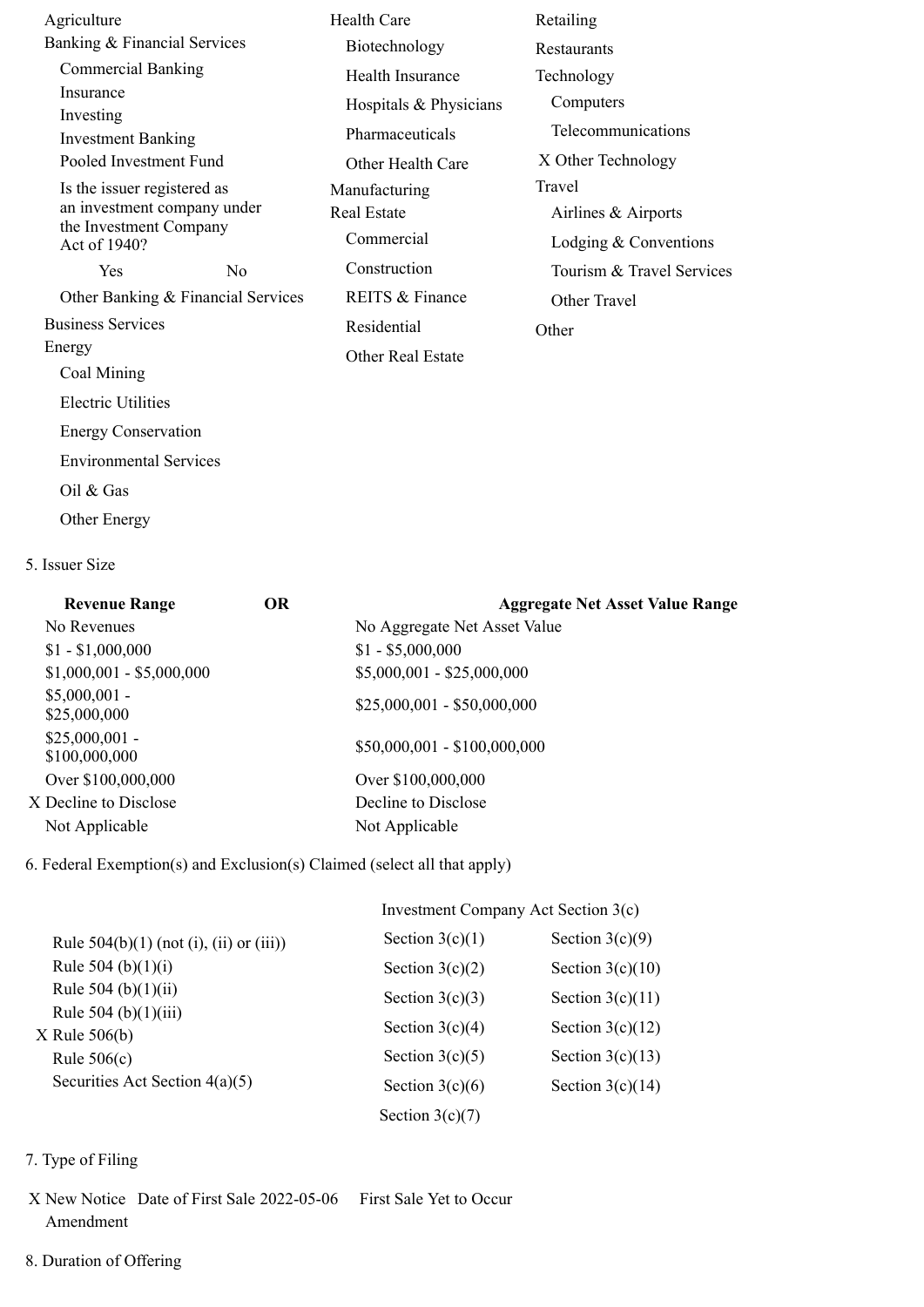| Does the Issuer intend this offering to last more than one year? X Yes No                                                                                                                                                                                                                                                                                                                                                                      |        |                                                                                                                           |        |                    |
|------------------------------------------------------------------------------------------------------------------------------------------------------------------------------------------------------------------------------------------------------------------------------------------------------------------------------------------------------------------------------------------------------------------------------------------------|--------|---------------------------------------------------------------------------------------------------------------------------|--------|--------------------|
| 9. Type(s) of Securities Offered (select all that apply)                                                                                                                                                                                                                                                                                                                                                                                       |        |                                                                                                                           |        |                    |
| X Equity<br>Debt<br>Option, Warrant or Other Right to Acquire Another Security<br>Security to be Acquired Upon Exercise of Option, Warrant or<br>Other Right to Acquire Security                                                                                                                                                                                                                                                               |        | Pooled Investment Fund Interests<br>Tenant-in-Common Securities<br><b>Mineral Property Securities</b><br>Other (describe) |        |                    |
| 10. Business Combination Transaction                                                                                                                                                                                                                                                                                                                                                                                                           |        |                                                                                                                           |        |                    |
| Is this offering being made in connection with a business combination transaction, such<br>as a merger, acquisition or exchange offer?                                                                                                                                                                                                                                                                                                         |        | Yes X No                                                                                                                  |        |                    |
| Clarification of Response (if Necessary):                                                                                                                                                                                                                                                                                                                                                                                                      |        |                                                                                                                           |        |                    |
| 11. Minimum Investment                                                                                                                                                                                                                                                                                                                                                                                                                         |        |                                                                                                                           |        |                    |
| Minimum investment accepted from any outside investor \$0 USD                                                                                                                                                                                                                                                                                                                                                                                  |        |                                                                                                                           |        |                    |
| 12. Sales Compensation                                                                                                                                                                                                                                                                                                                                                                                                                         |        |                                                                                                                           |        |                    |
| Recipient                                                                                                                                                                                                                                                                                                                                                                                                                                      |        | Recipient CRD Number X None                                                                                               |        |                    |
| (Associated) Broker or Dealer X None                                                                                                                                                                                                                                                                                                                                                                                                           | Number | (Associated) Broker or Dealer CRD                                                                                         | X None |                    |
| <b>Street Address 1</b>                                                                                                                                                                                                                                                                                                                                                                                                                        |        | <b>Street Address 2</b>                                                                                                   |        |                    |
| City                                                                                                                                                                                                                                                                                                                                                                                                                                           |        | State/Province/Country                                                                                                    |        | ZIP/Postal<br>Code |
| State(s) of Solicitation (select all that apply)<br>All<br>Check "All States" or check individual<br><b>States</b><br><b>States</b>                                                                                                                                                                                                                                                                                                            |        | Foreign/non-US                                                                                                            |        |                    |
| 13. Offering and Sales Amounts                                                                                                                                                                                                                                                                                                                                                                                                                 |        |                                                                                                                           |        |                    |
| <b>Total Offering Amount</b><br>\$75,750,000 USD or<br>Indefinite<br><b>Total Amount Sold</b><br>\$187,500 USD<br>Total Remaining to be Sold \$75,562,500 USD or<br>Indefinite                                                                                                                                                                                                                                                                 |        |                                                                                                                           |        |                    |
| Clarification of Response (if Necessary):                                                                                                                                                                                                                                                                                                                                                                                                      |        |                                                                                                                           |        |                    |
| AST SpaceMobile, Inc. may issue up to \$75,750,000 of its Class A common stock to B. Riley Principal Capital, LLC from time<br>to time over a 24-month period. See the issuer's Current Report on Form 8-K filed with the SEC on May 6, 2022.                                                                                                                                                                                                  |        |                                                                                                                           |        |                    |
| 14. Investors                                                                                                                                                                                                                                                                                                                                                                                                                                  |        |                                                                                                                           |        |                    |
| Select if securities in the offering have been or may be sold to persons who do not qualify as accredited<br>investors, and enter the number of such non-accredited investors who already have invested in the offering.<br>Regardless of whether securities in the offering have been or may be sold to persons who do not qualify as<br>accredited investors, enter the total number of investors who already have invested in the offering: |        |                                                                                                                           |        |                    |
| 15. Sales Commissions & Finder's Fees Expenses                                                                                                                                                                                                                                                                                                                                                                                                 |        |                                                                                                                           |        |                    |
| Provide separately the amounts of sales commissions and finders fees expenses, if any. If the amount of an expenditure is not<br>known, provide an estimate and check the box next to the amount.                                                                                                                                                                                                                                              |        |                                                                                                                           |        |                    |
| <b>Sales Commissions</b><br>\$0 USD<br>Estimate                                                                                                                                                                                                                                                                                                                                                                                                |        |                                                                                                                           |        |                    |

Finders' Fees \$0 USD Estimate

Clarification of Response (if Necessary):

16. Use of Proceeds